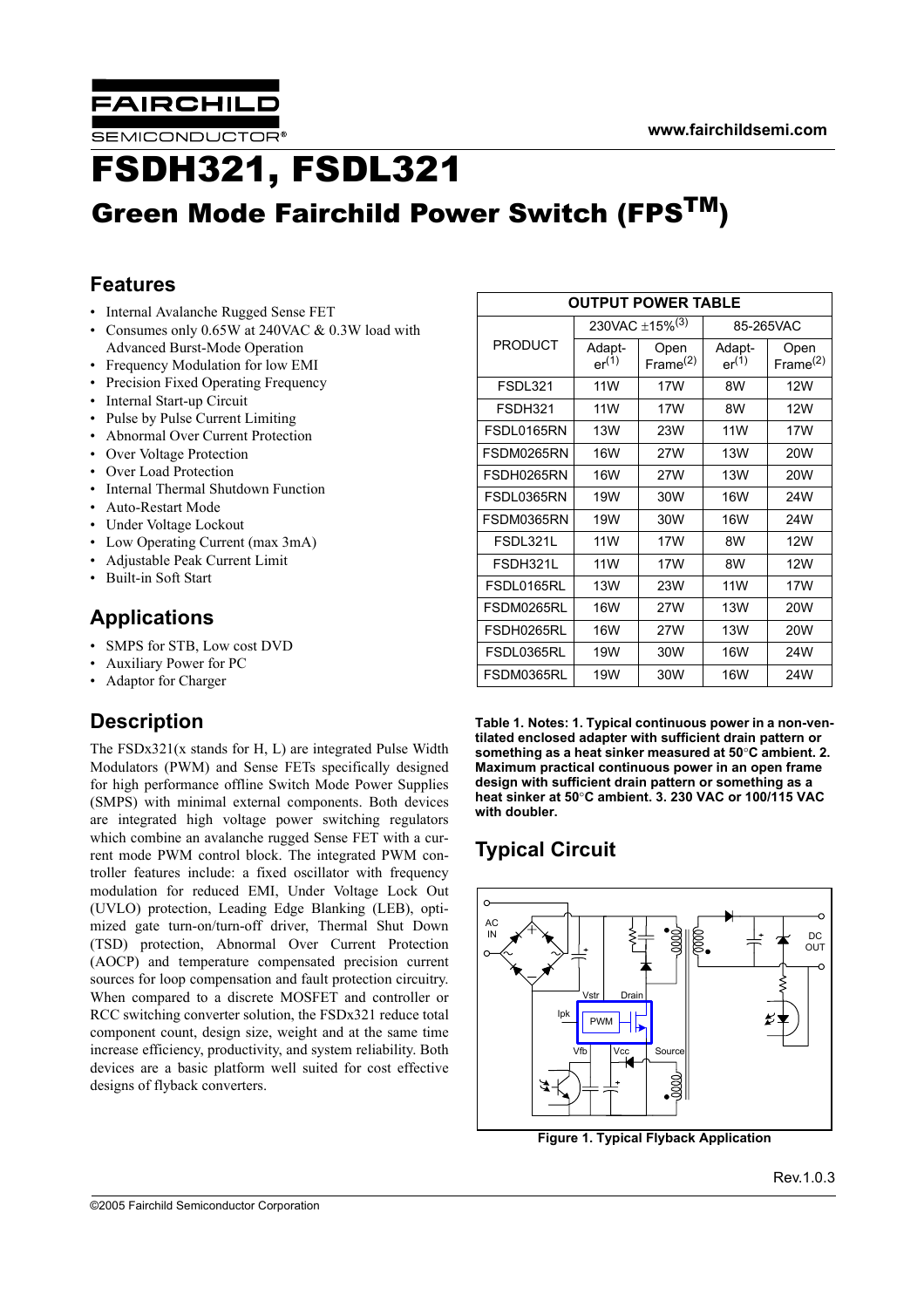## **Internal Block Diagram**



**Figure 2. Functional Block Diagram of FSDx321**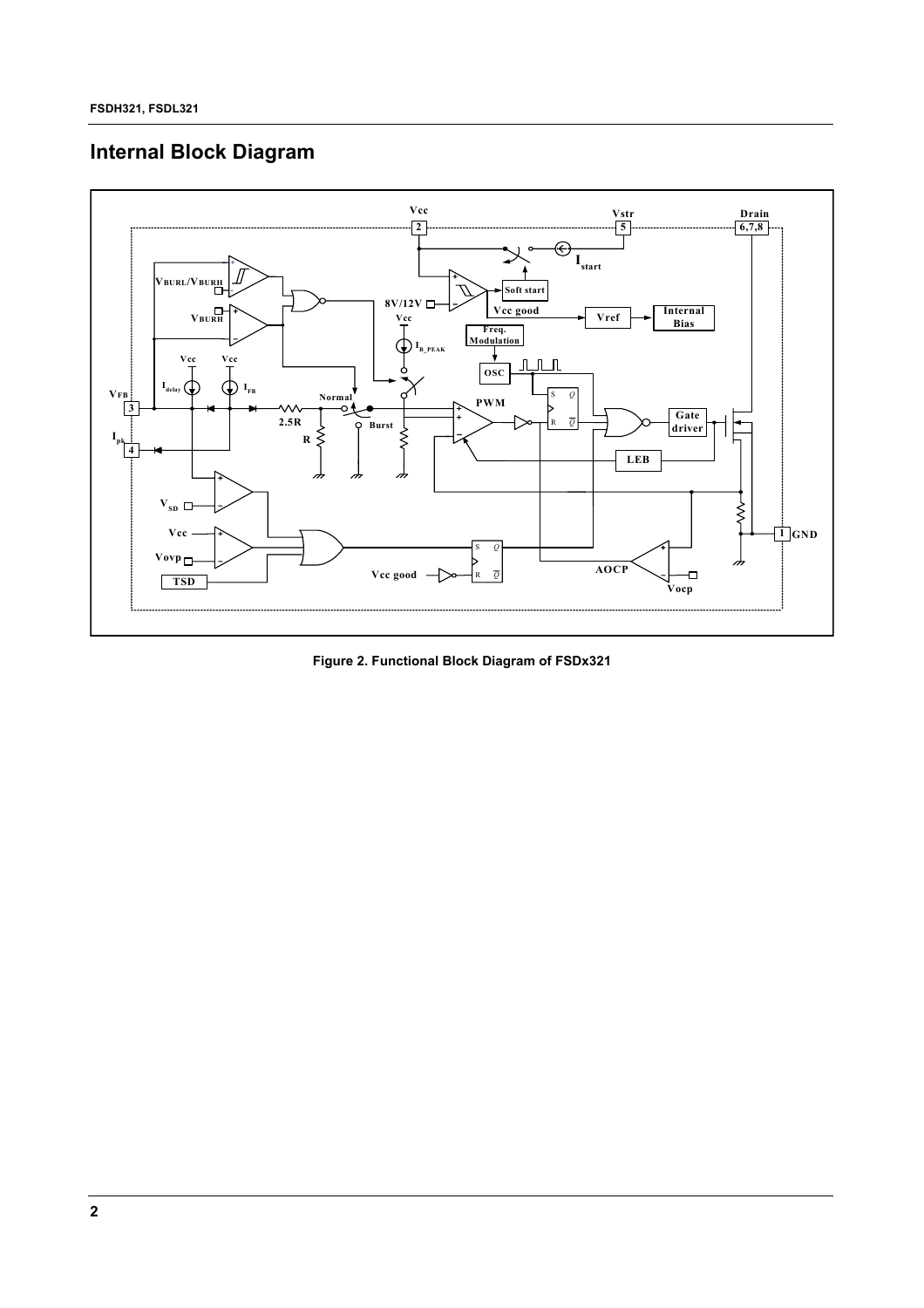### **Pin Definitions**

| <b>Pin Number</b> | <b>Pin Name</b> | <b>Pin Function Description</b>                                                                                                                                                                                                                                                                                                                                                                                                                                                                                                      |
|-------------------|-----------------|--------------------------------------------------------------------------------------------------------------------------------------------------------------------------------------------------------------------------------------------------------------------------------------------------------------------------------------------------------------------------------------------------------------------------------------------------------------------------------------------------------------------------------------|
|                   | <b>GND</b>      | Sense FET source terminal on primary side and internal control ground.                                                                                                                                                                                                                                                                                                                                                                                                                                                               |
| 2                 | <b>Vcc</b>      | Positive supply voltage input. Although connected to an auxiliary transform-<br>er winding, current is supplied from pin 5 (Vstr) via an internal switch during<br>startup (see Internal Block Diagram section). It is not until Vcc reaches the<br>UVLO upper threshold (12V) that the internal start-up switch opens and de-<br>vice power is supplied via the auxiliary transformer winding.                                                                                                                                      |
| 3                 | Vfb             | The feedback voltage pin is the non-inverting input to the PWM comparator.<br>It has a 0.9mA current source connected internally while a capacitor and op-<br>tocoupler are typically connected externally. A feedback voltage of 6V trig-<br>gers over load protection (OLP). There is a time delay while charging<br>between 3V and 6V using an internal 5uA current source, which prevents<br>false triggering under transient conditions but still allows the protection<br>mechanism to operate under true overload conditions. |
| 4                 | Ipk             | Pin to adjust the current limit of the Sense FET. The feedback 0.9mA current<br>source is diverted to the parallel combination of an internal $2.8k\Omega$ resistor<br>and any external resistor to GND on this pin to determine the current limit.<br>If this pin is tied to Vcc or left floating, the typical current limit will be 0.7A.                                                                                                                                                                                          |
| 5                 | Vstr            | This pin connects directly to the rectified AC line voltage source. At start up<br>the internal switch supplies internal bias and charges an external storage<br>capacitor placed between the Vcc pin and ground. Once the Vcc reaches<br>12V, the internal switch is disabled.                                                                                                                                                                                                                                                      |
| 6, 7, 8           | Drain           | The Drain pin is designed to connect directly to the primary lead of the trans-<br>former and is capable of switching a maximum of 650V. Minimizing the<br>length of the trace connecting this pin to the transformer will decrease leak-<br>age inductance.                                                                                                                                                                                                                                                                         |

## **Pin Configuration**



**Figure 3. Pin Configuration (Top View)**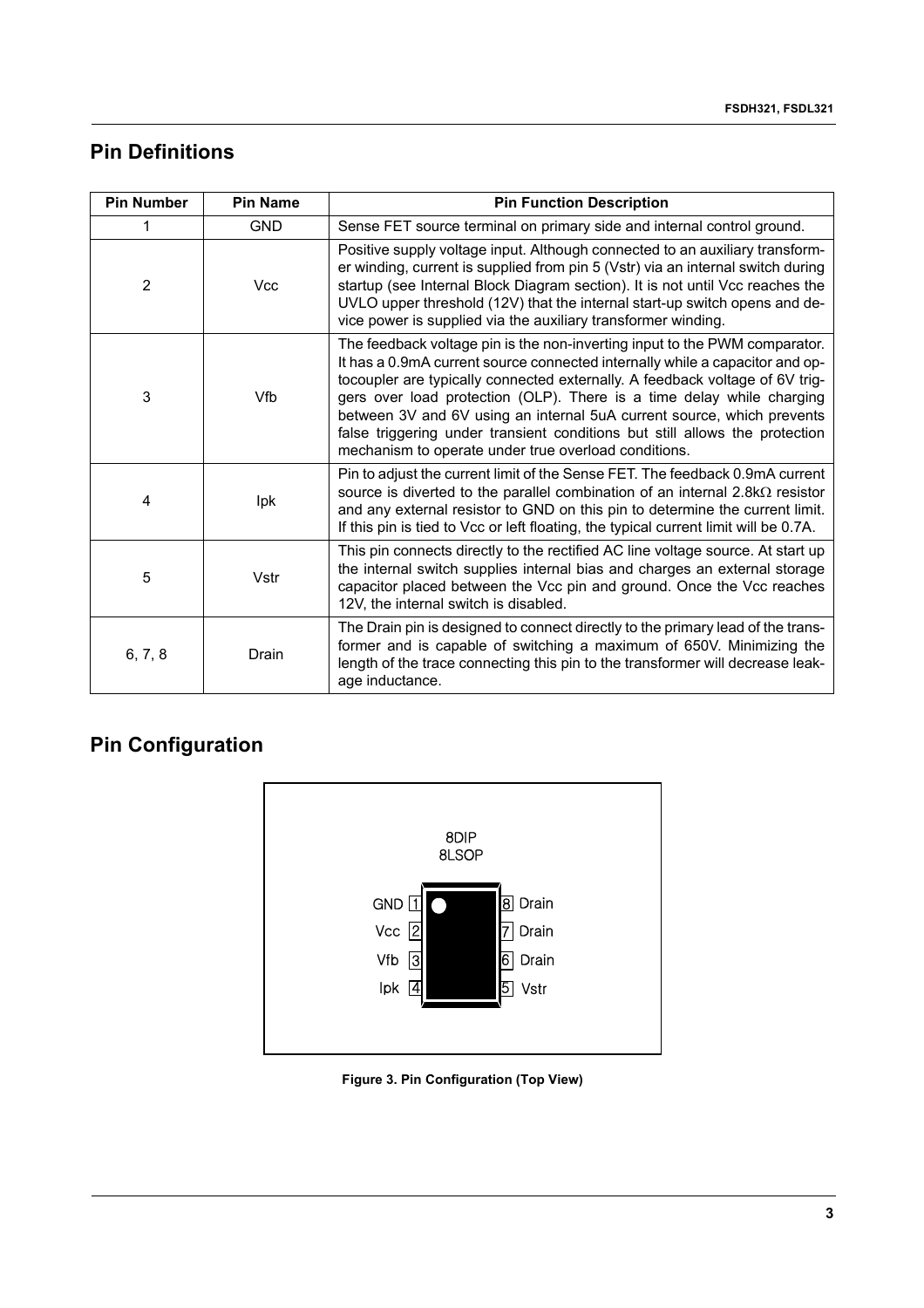### **Absolute Maximum Ratings**

(Ta=25°C, unless otherwise specified)

| <b>Parameter</b>                              | Symbol             | Value              | Unit            |
|-----------------------------------------------|--------------------|--------------------|-----------------|
| Maximum Vstr Pin Voltage                      | VSTR, MAX          | 650                | $\vee$          |
| Maximum Drain Pin Voltage                     | <b>VDRAIN, MAX</b> | 650                | $\vee$          |
| Drain-Gate Voltage ( $RGS=1M\Omega$ )         | <b>VDGR</b>        | 650                | $\vee$          |
| Gate-Source (GND) Voltage                     | <b>VGS</b>         | ±20                | $\vee$          |
| Drain Current Pulsed (1)                      | <b>IDM</b>         | 1.5                | A <sub>DC</sub> |
| Continuous Drain Current (Tc=25°C)            | ID                 | 0.7                | A <sub>DC</sub> |
| Continuous Drain Current (Tc=100°C)           | ID                 | 0.32               | <b>ADC</b>      |
| Single Pulsed Avalanche Energy <sup>(2)</sup> | <b>EAS</b>         | 10                 | mJ              |
| Maximum Supply Voltage                        | VCC, MAX           | 20                 | $\vee$          |
| Input Voltage Range                           | <b>VFB</b>         | $-0.3$ to VCC      | $\vee$          |
| <b>Total Power Dissipation</b>                | P <sub>D</sub>     | 1.40               | W               |
| Operating Junction Temperature.               | TJ                 | Internally limited | $^{\circ}$ C    |
| Operating Ambient Temperature.                | Tд                 | $-25$ to $+85$     | $^{\circ}C$     |
| Storage Temperature Range.                    | Tstg               | $-55$ to $+150$    | $^{\circ}C$     |

**Note:**

1. Repetitive rating: Pulse width limited by maximum junction temperature

2. L = 24mH, starting Tj =  $25^{\circ}$ C

### **Thermal Impedance**

| Parameter                   | Symbol                     | Value         | Unit          |  |
|-----------------------------|----------------------------|---------------|---------------|--|
| 8DIP                        |                            |               |               |  |
| Junction-to-Ambient Thermal | $\theta$ JA <sup>(1)</sup> | $88.84^{(3)}$ | $\degree$ C/W |  |
| Junction-to-Case Thermal    | $\theta$ JC <sup>(2)</sup> | 13.94         | $\degree$ C/W |  |

#### **Note:**

1. Free standing without heatsink.

2. Measured on the Drain pin close to plastic interface.

3. Without copper clad.

\* - all items are tested with the standard JESD 51-10(DIP)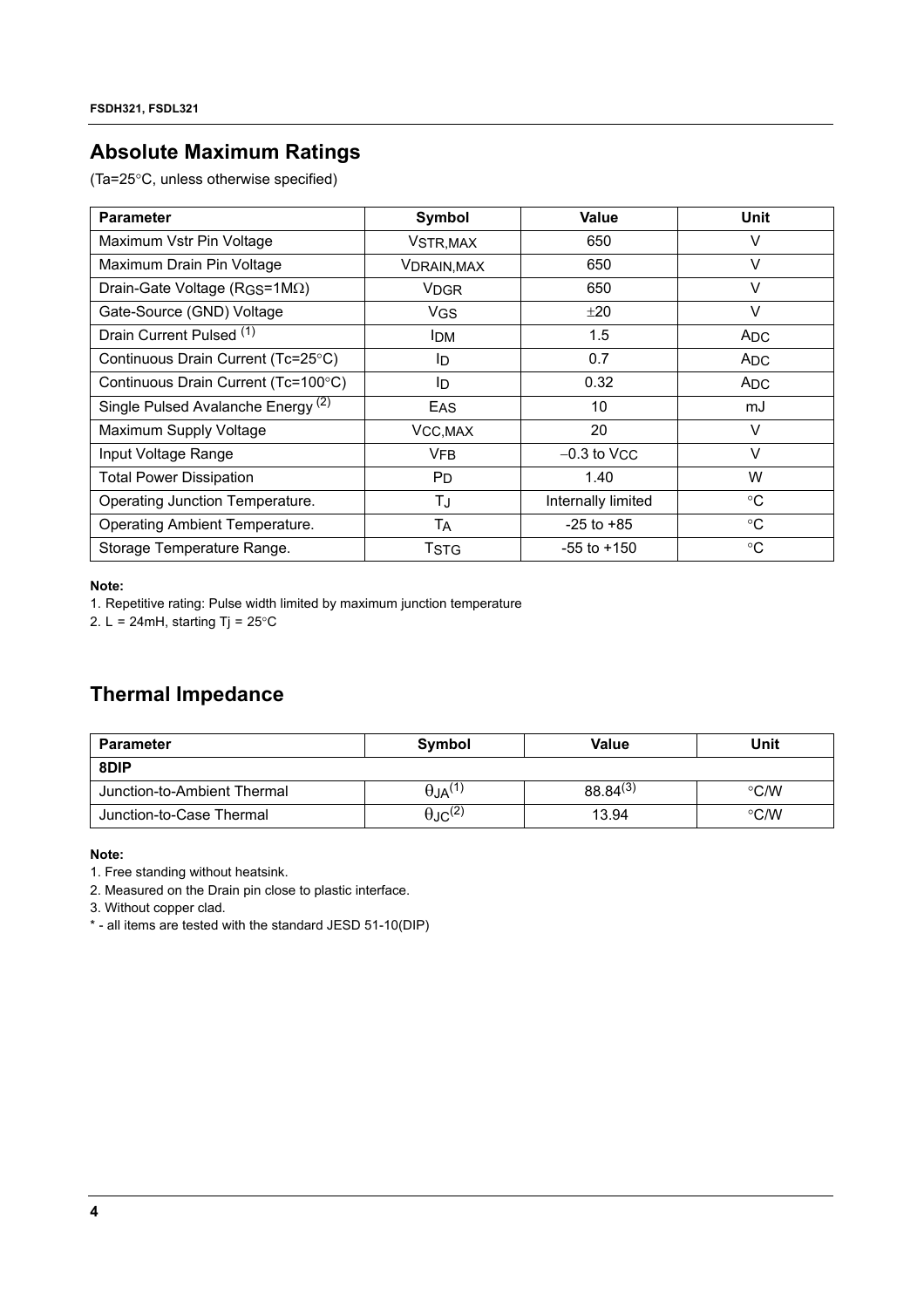## **Electrical Characteristics (Sense FET Part)**

(Ta = 25°C unless otherwise specified)

| <b>Parameter</b>                                       | Symbol           | <b>Condition</b>                                   | Min.           | Typ. | Max.                     | <b>Unit</b> |
|--------------------------------------------------------|------------------|----------------------------------------------------|----------------|------|--------------------------|-------------|
| <b>Sense FET SECTION</b>                               |                  |                                                    |                |      |                          |             |
| Zero Gate Voltage Drain Current                        | <b>IDSS</b>      | V <sub>DS</sub> =Max. Rating,<br>VGS=0V            |                |      | 25                       | μA          |
|                                                        |                  | VDS=0.8Max. Rating,<br>VGS=0V, $T_C$ =125°C        |                |      | 200                      | μA          |
| Static Drain-Source on Resistance<br>(Note)            | RDS(ON)          | VGS=10V, ID=0.5A                                   | $\overline{a}$ | 14   | 19                       | $\Omega$    |
| Forward Trans conductance (Note)                       | gfs              | $VDS=50V$ , $I_D=0.5A$                             | 1.0            | 1.3  | ۰                        | S           |
| Input Capacitance                                      | C <sub>ISS</sub> |                                                    | $\overline{a}$ | 162  | $\overline{\phantom{a}}$ | pF          |
| <b>Output Capacitance</b>                              | Coss             | VGS=0V, VDS=25V,<br>$f = 1MHz$                     |                | 18   | ۰                        |             |
| Reverse Transfer Capacitance                           | CRSS             |                                                    | $\overline{a}$ | 3.8  | ۰                        |             |
| Turn on Delay Time                                     | $td($ on $)$     | VDD=0.5B VDSS,                                     | $\overline{a}$ | 9.5  | ۰                        |             |
| <b>Rise Time</b>                                       | tr               | $In=1.0A$<br>(MOSFET switching time                | $\overline{a}$ | 19   | -                        |             |
| Turn Off Delay Time                                    | td(off)          | is essentially                                     | $\overline{a}$ | 33   |                          | ns          |
| <b>Fall Time</b>                                       | tf               | independent of<br>operating temperature)           | -              | 42   |                          |             |
| <b>Total Gate Charge</b><br>(Gate-Source + Gate-Drain) | Qg               | $V$ GS=10V, I <sub>D</sub> =1.0A,<br>VDS=0.5B VDSS | $\overline{a}$ | 7.0  |                          |             |
| Gate-Source Charge                                     | Qgs              | (MOSFET switching time<br>is essentially           | $\overline{a}$ | 3.1  |                          | nС          |
| Gate-Drain (Miller) Charge                             | Qgd              | independent of operating<br>temperature)           | L              | 0.4  |                          |             |

### **Note:**

1. Pulse test: Pulse width  $\leq 300 \mu S$ , duty  $\leq 2\%$ 

<sup>2</sup>  $S = \frac{1}{R}$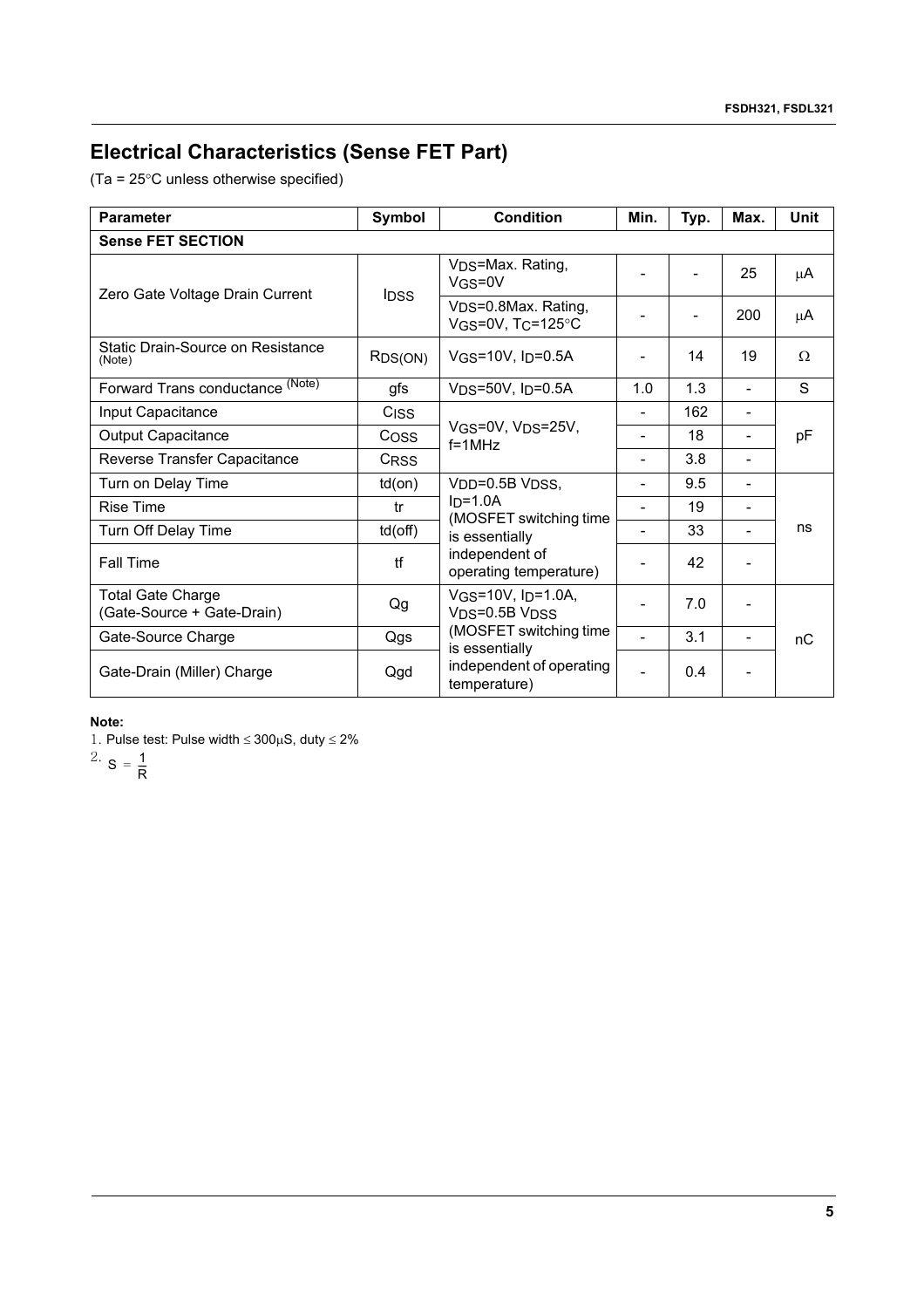## **Electrical Characteristics (Control Part) (Continued)**

(Ta=25°C unless otherwise specified)

| <b>Parameter</b>                                       | <b>Symbol</b>         | <b>Condition</b>                                 | Min.           | Typ.    | Max.          | Unit            |  |  |
|--------------------------------------------------------|-----------------------|--------------------------------------------------|----------------|---------|---------------|-----------------|--|--|
| <b>UVLO SECTION</b>                                    |                       |                                                  |                |         |               |                 |  |  |
| <b>Start Threshold Voltage</b>                         | <b>VSTART</b>         | VFB=GND                                          | 11             | 12      | 13            | V               |  |  |
| Stop Threshold Voltage                                 | <b>VSTOP</b>          | VFB=GND                                          | $\overline{7}$ | 8       | 9             | $\vee$          |  |  |
| <b>OSCILLATOR SECTION</b>                              |                       |                                                  |                |         |               |                 |  |  |
| Initial Accuracy                                       | Fosc                  | <b>FSDH321</b>                                   | 90             | 100     | 110           | kHz             |  |  |
| <b>Frequency Modulation</b>                            | <b>FMOD</b>           |                                                  | ±2.5           | $\pm 3$ | ±3.5          |                 |  |  |
| Initial Accuracy                                       | Fosc                  | FSDL321                                          | 45             | 50      | 55            | kHz.            |  |  |
| <b>Frequency Modulation</b>                            | <b>FMOD</b>           |                                                  | ±1.0           | ±1.5    | ±2.0          |                 |  |  |
| Frequency Change With Temperature (2)                  | ΔΕ/ΔΤ                 | -25 $^{\circ}$ C $\le$ Ta $\le$ +85 $^{\circ}$ C | $\overline{a}$ | ±5      | ±10           | $\frac{0}{0}$   |  |  |
| Maximum Duty Cycle                                     | Dmax                  | <b>FSDH321</b>                                   | 62             | 67      | 72            | $\frac{0}{0}$   |  |  |
|                                                        |                       | <b>FSDL321</b>                                   | 71             | 77      | 83            | %               |  |  |
| <b>FEEDBACK SECTION</b>                                |                       |                                                  |                |         |               |                 |  |  |
| <b>Feedback Source Current</b>                         | <b>IFB</b>            | Ta=25 $\degree$ C, Vfb = 0V                      | 0.70           | 0.90    | 1.1           | mA              |  |  |
| Shutdown Feedback Voltage                              | <b>V<sub>SD</sub></b> |                                                  | 5.5            | 6.0     | 6.5           | V               |  |  |
| Shutdown Delay Current                                 | <b>IDELAY</b>         | Ta=25 $\degree$ C, Vfb = 4V                      | 3.5            | 5.0     | 6.5           | $\mu$ A         |  |  |
| <b>BURST MODE SECTION</b>                              |                       |                                                  |                |         |               |                 |  |  |
|                                                        | <b>VBURH</b>          |                                                  | 0.4            | 0.5     | 0.6           | $\vee$          |  |  |
| <b>Burst Mode Voltage</b>                              | <b>VBURL</b>          | $Ti = 25^{\circ}C$                               | 0.25           | 0.35    | 0.45          | V               |  |  |
|                                                        | <b>Hysteresis</b>     |                                                  | ÷,             | 150     | $\frac{1}{2}$ | mV              |  |  |
| <b>CURRENT LIMIT(SELF-PROTECTION)SECTION</b>           |                       |                                                  |                |         |               |                 |  |  |
| Peak Current Limit <sup>(3)</sup>                      | <b>ILIM</b>           | $Tj = 25^{\circ}C$                               | 0.60           | 0.70    | 0.80          | A               |  |  |
| Current Limit Delay <sup>(1)</sup>                     | <b>TCLD</b>           | $Ti = 25^{\circ}C$                               | $\overline{a}$ | 600     |               | ns              |  |  |
| <b>SOFT START SECTION</b>                              |                       |                                                  |                |         |               |                 |  |  |
| Soft Start Time                                        | <b>TSS</b>            | $Vfb = 4V$                                       | 10             | 15      | 20            | ms              |  |  |
| <b>PROTECTION SECTION</b>                              |                       |                                                  |                |         |               |                 |  |  |
| Thermal Shutdown Temperature <sup>(1)</sup>            | <b>TSD</b>            |                                                  | 125            | 145     |               | $\rm ^{\circ}C$ |  |  |
| <b>Over Voltage Protection</b>                         | Vove                  |                                                  | 18             | 19      | 20            | $\vee$          |  |  |
| <b>TOTAL STANDBY CURRENT SECTION</b>                   |                       |                                                  |                |         |               |                 |  |  |
| <b>Startup Charging Current</b>                        | <b>ICH</b>            | V <sub>CC</sub> =0V                              | 0.7            | 0.85    | 1.0           | mA              |  |  |
| <b>Operating Supply Current</b><br>(Control Part Only) | <b>IOP</b>            | $V_{CC} = 14V$ , $Vfb = 0V$                      | $\mathbf{1}$   | 3       | 5             | mA              |  |  |

**Note:**

1. These parameters, although guaranteed, are not 100% tested in production

2. These parameters, although guaranteed, are tested in EDS (wafer test) process

3. di/dt = 250mA/uS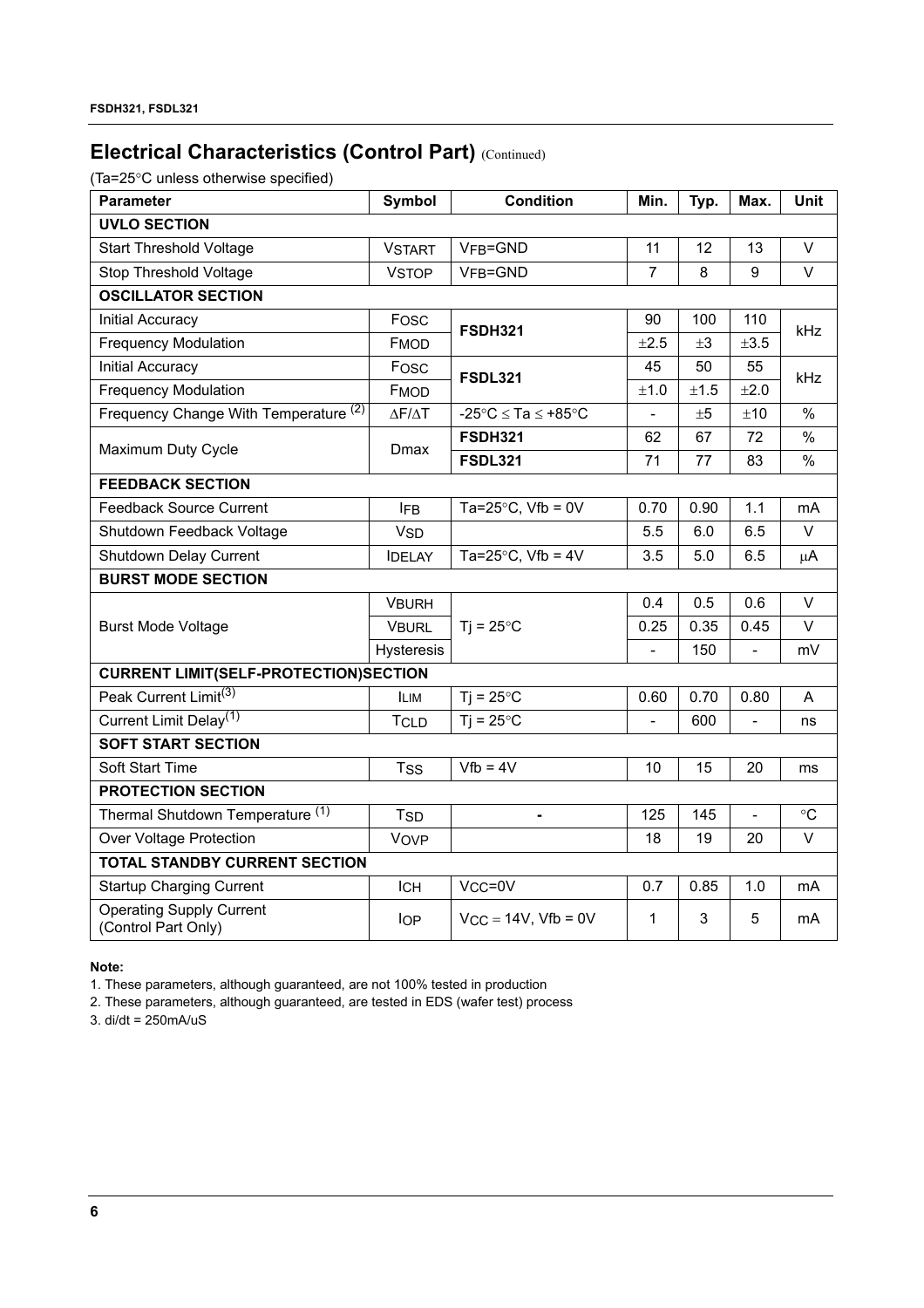## **Comparison Between FSDM311 and FSDx321**

| <b>Function</b>               | <b>FSDM311</b>               | <b>FSDx321</b>                           | <b>FSDx321 Advantages</b>                                                                                                                                                                                                                            |
|-------------------------------|------------------------------|------------------------------------------|------------------------------------------------------------------------------------------------------------------------------------------------------------------------------------------------------------------------------------------------------|
| Soft-Start                    | 15 <sub>m</sub> S            | 15 <sub>m</sub> S                        | Gradually increasing current limit<br>during soft-start further reduces peak<br>current and voltage component<br>stresses<br>Eliminates external components used<br>for soft-start in most applications<br>Reduces or eliminates output<br>overshoot |
| <b>External Current Limit</b> | not applicable               | Programmable of<br>default current limit | Smaller transformer<br>Allows power limiting (constant over-<br>load power)<br>• Allows use of larger device for lower<br>losses and higher efficiency.                                                                                              |
| <b>Frequency Modulation</b>   | not applicable               | ±1.5KHz @50KHz<br>±3.0KHz @100KHz        | Reduced conducted EMI                                                                                                                                                                                                                                |
| <b>Burst Mode Operation</b>   | Yes-built into<br>controller | Yes-built into<br>controller             | Improve light load efficiency<br>Reduces no-load consumption<br>Transformer audible noise reduction                                                                                                                                                  |
| Drain Creepage at<br>Package  | 7.62mm                       | 7.62mm                                   | Greater immunity to arcing as a result<br>of build-up of dust, debris and other<br>contaminants                                                                                                                                                      |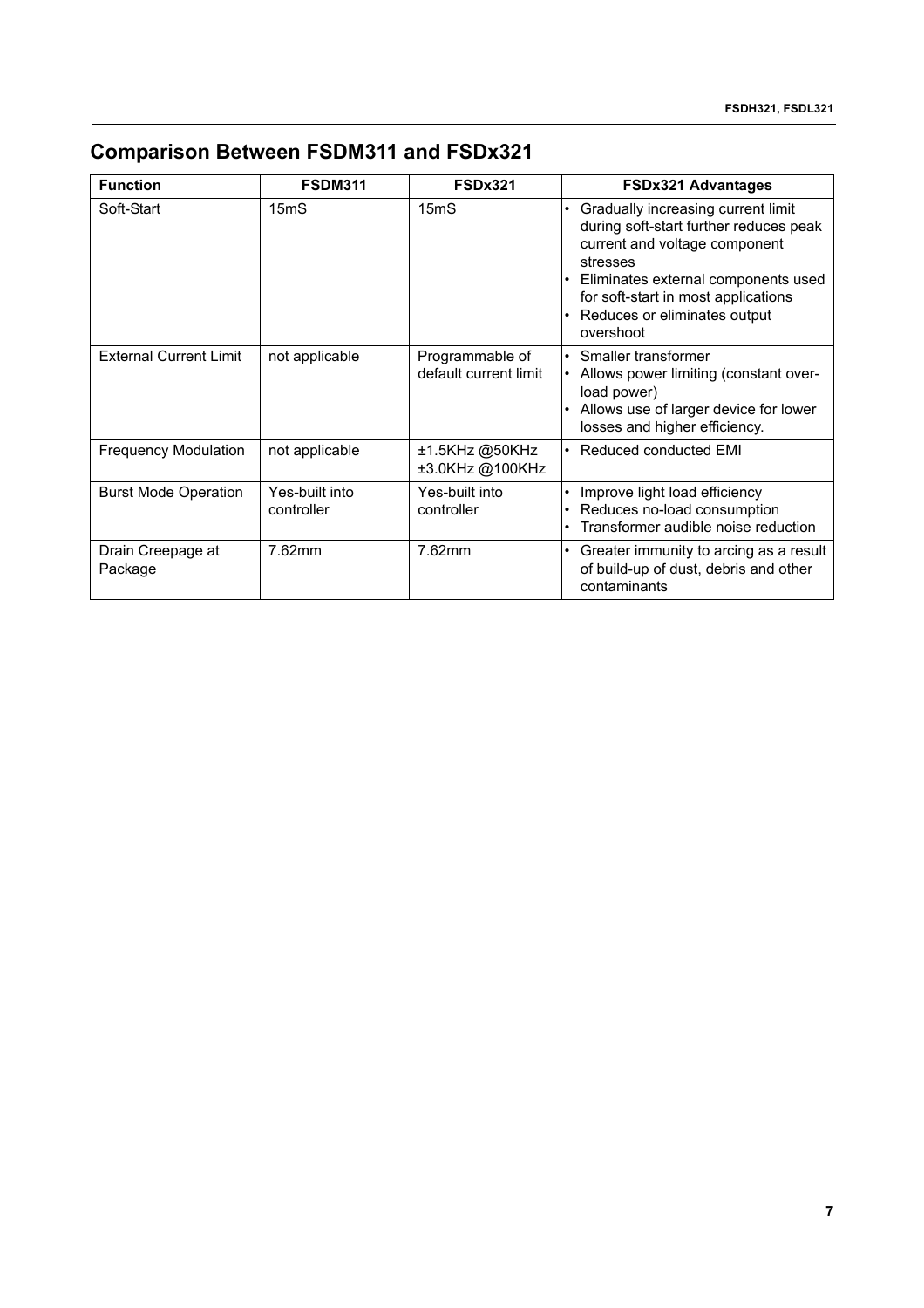## **Typical Performance Characteristics (Control Part)**

**(**These characteristic graphs are normalized at Ta = 25°C)



**Start Threshold Voltage (Vstart)**

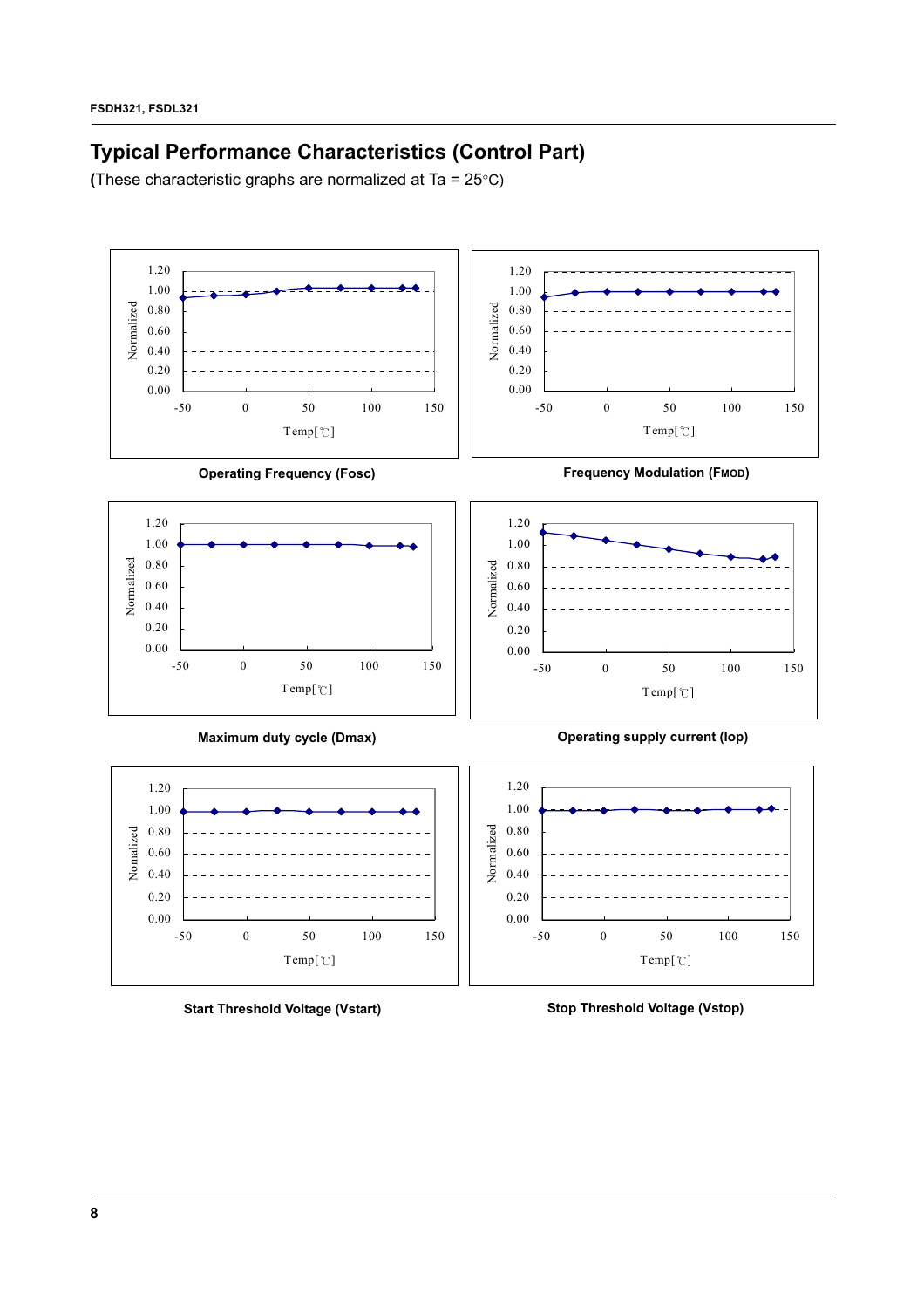### **Typical Performance Characteristics (Continued)**



**Feedback Source Current (Ifb)**







**Start up Current (Istart)**



**Burst peak current (Iburst)**

**Startup Charging Current (Ich)**



**Over Voltage Protection (Vovp)**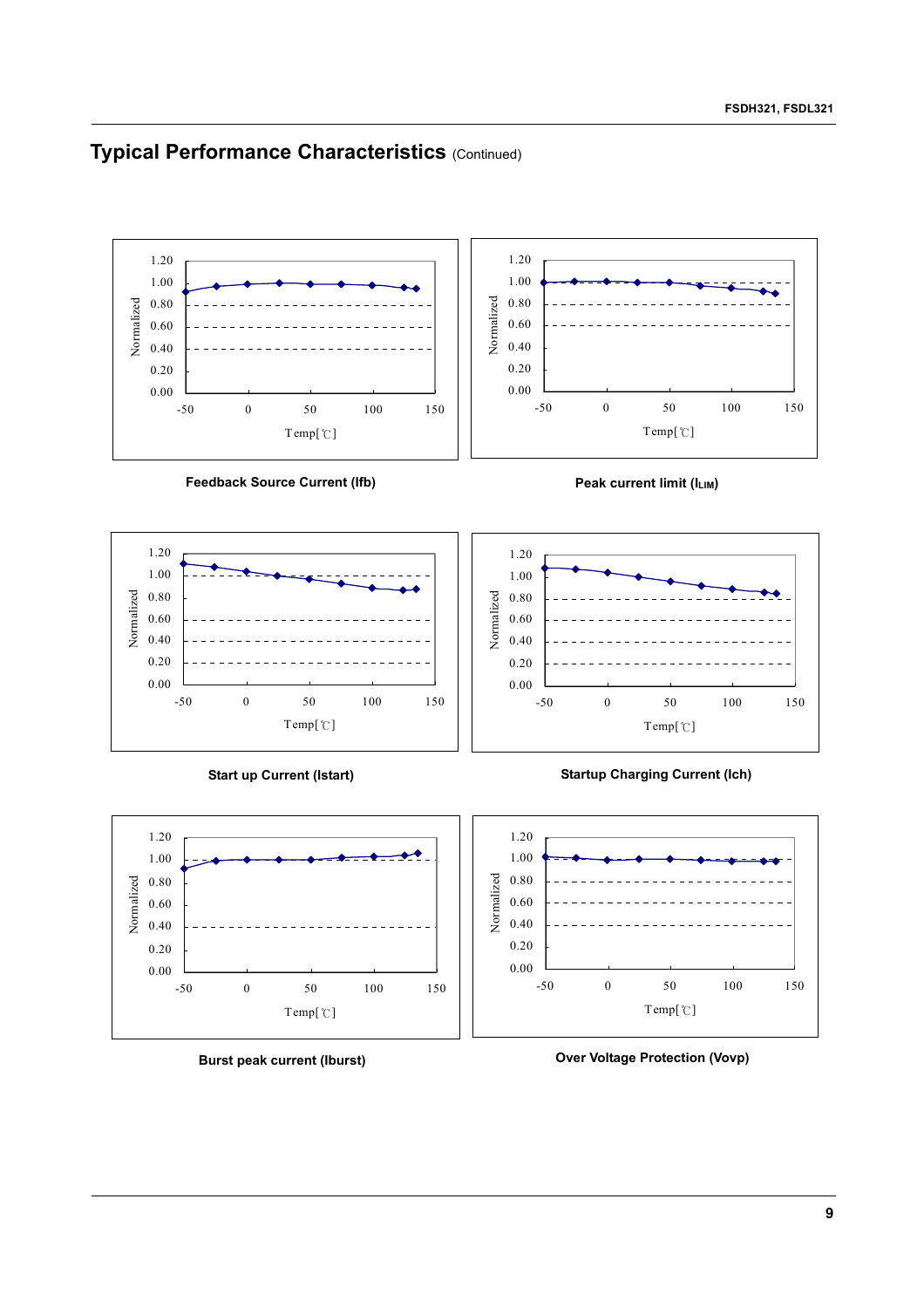### **Functional Description**

**1. Startup** : In previous generations of Fairchild Power Switches ( $FPS^{TM}$ ) the Vstr pin had an external resistor to the DC input voltage line. In this generation the startup resistor is replaced by an internal high voltage current source and a switch that shuts off when 15mS goes by after the supply voltage, Vcc, gets above 12V. The source turns back on if Vcc drops below 8V.



**Figure 4. High voltage current source**

**2. Feedback Control** : The FSDx321 employs current mode control, shown in figure 5. An opto-coupler (such as the H11A817A) and shunt regulator (such as the KA431) are typically used to implement the feedback network. Comparing the feedback voltage with the voltage across the Rsense resistor plus an offset voltage makes it possible to control the switching duty cycle. When the reference pin voltage of the KA431 exceeds the internal reference voltage of 2.5V, the H11A817A LED current increases, thus pulling down the feedback voltage and reducing the duty cycle. This event typically happens when the input voltage is increased or the output load is decreased.

**3. Leading edge blanking (LEB)** : At the instant the internal Sense FET is turned on, there usually exists a high current spike through the Sense FET, caused by the primary side capacitance and secondary side rectifier diode reverse recovery. Excessive voltage across the Rsense resistor would lead to incorrect feedback operation in the current mode PWM control. To counter this effect, the  $FPS^{TM}$  employs a leading edge blanking (LEB) circuit. This circuit inhibits the PWM comparator for a short time (TLEB) after the Sense FET is turned on.



**Figure 5. Pulse width modulation (PWM) circuit**

**4. Protection Circuit** : The FPSTM has several protective functions such as over load protection (OLP), over voltage protection (OVP), abnormal over current protection (AOCP), under voltage lock out (UVLO) and thermal shutdown (TSD). Because these protection circuits are fully integrated inside the IC without external components, the reliability is improved without increasing cost. Once the fault condition occurs, switching is terminated and the Sense FET remains off. This causes Vcc to fall. When Vcc reaches the UVLO stop voltage, 8V, the protection is reset and the internal high voltage current source charges the Vcc capacitor via the Vstr pin. When Vcc reaches the UVLO start voltage,  $12V$ , the FPS<sup>TM</sup> resumes its normal operation. In this manner, the auto-restart can alternately enable and disable the switching of the power Sense FET until the fault condition is eliminated.

**4.1 Over Load Protection (OLP)** : Overload is defined as the load current exceeding a pre-set level due to an unexpected event. In this situation, the protection circuit should be activated in order to protect the SMPS. However, even when the SMPS is in the normal operation, the over load protection circuit can be activated during the load transition. In order to avoid this undesired operation, the over load protection circuit is designed to be activated after a specified time to determine whether it is a transient situation or an overload situation. In conjunction with the Ipk current limit pin (if used) the current mode feedback path would limit the current in the Sense FET when the maximum PWM duty cycle is attained. If the output consumes more than this maximum power, the output voltage (Vo) decreases below the set voltage. This reduces the current through the opto-coupler LED, which also reduces the opto-coupler transistor current, thus increasing the feedback voltage (Vfb). If Vfb exceeds 3V, the feedback input diode is blocked and the 5uA Idelay current source starts to charge Cfb slowly up to Vcc. In this condition, Vfb continues increasing until it reaches 6V, when the switching operation is terminated as shown in figure 6. The delay time for shutdown is the time required to charge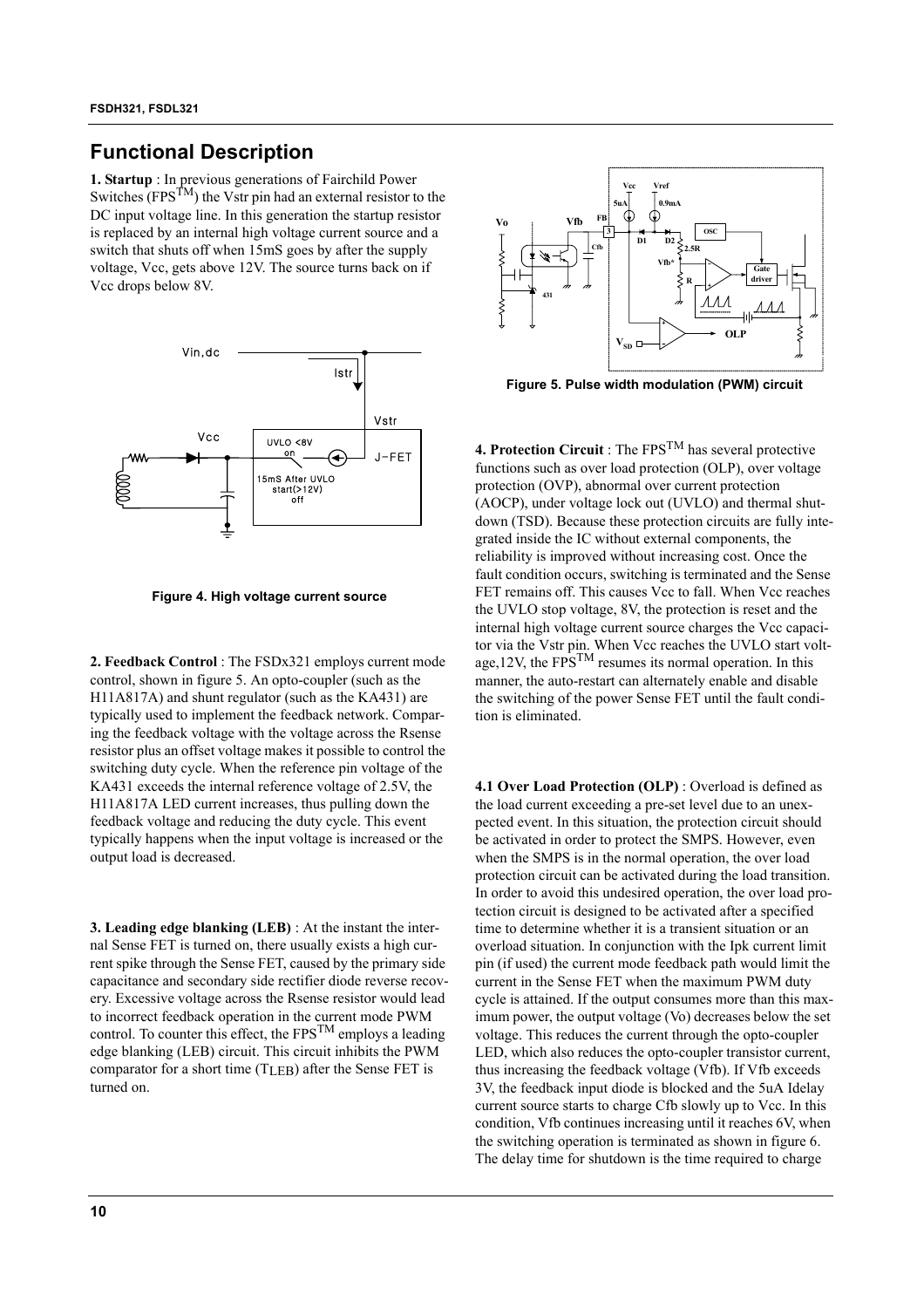**FSDH321, FSDL321**

Cfb from 3V to 6V with 5uA.



**Figure 6. Over load protection**

**4.2 Thermal Shutdown (TSD)** : The Sense FET and the control IC are integrated, making it easier for the control IC to detect the temperature of the Sense FET. When the temperature exceeds approximately 140°C, thermal shutdown is activated.

#### **4.3 Abnormal Over Current Protection (AOCP)** :



**Figure 7. AOCP Function & Block**

Even though the FPSTM has OLP (Over Load Protection) and current mode PWM feedback, these are not enough to protect the FPSTM when a secondary side diode short or a transformer pin short occurs. In addition to start-up, softstart is also activated at each restart attempt during autorestart and when restarting after latch mode is activated. The FPSTM has an internal AOCP (Abnormal Over Current Protection) circuit as shown in figure 7. When the gate turn-on signal is applied to the power Sense FET, the AOCP block is enabled and monitors the current through the sensing resistor. The voltage across the resistor is then compared with a preset AOCP level. If the sensing resistor voltage is greater than the AOCP level, pulse by pulse AOCP is triggered regardless of uncontrollable LEB time. Here, pulse by pulse AOCP stops Sense FET within 350nS after it is activated.

**4.4 Over Voltage Protection (OVP) :** In case of malfunction in the secondary side feedback circuit, or feedback loop open caused by a defect of solder, the current through the opto-coupler transistor becomes almost zero. Then, Vfb climbs up in a similar manner to the over load situation, forcing the preset maximum current to be supplied to the SMPS until the over load protection is activated. Because excess energy is provided to the output, the output voltage may exceed the rated voltage before the over load protection is activated, resulting in the breakdown of the devices in the secondary side. In order to prevent this situation, an over voltage protection (OVP) circuit is employed. In general, Vcc is proportional to the output voltage and the  $FPS^{TM}$  uses Vcc instead of directly monitoring the output voltage. If V<sub>CC</sub> exceeds 19V, OVP circuit is activated resulting in termination of the switching operation. In order to avoid undesired activation of OVP during normal operation, Vcc should be properly designed to be below 19V.

**5. Soft Start** : The FPS<sup>TM</sup> has an internal soft start circuit that increases the feedback voltage together with the Sense FET current slowly after it starts up. The typical soft start time is 15msec, as shown in figure 8, where progressive increments of Sense FET current are allowed during the start-up phase. The pulse width to the power switching device is progressively increased to establish the correct working conditions for transformers, inductors, and capacitors. The voltage on the output capacitors is progressively increased with the intention of smoothly establishing the required output voltage. It also helps to prevent transformer saturation and reduce the stress on the secondary diode.

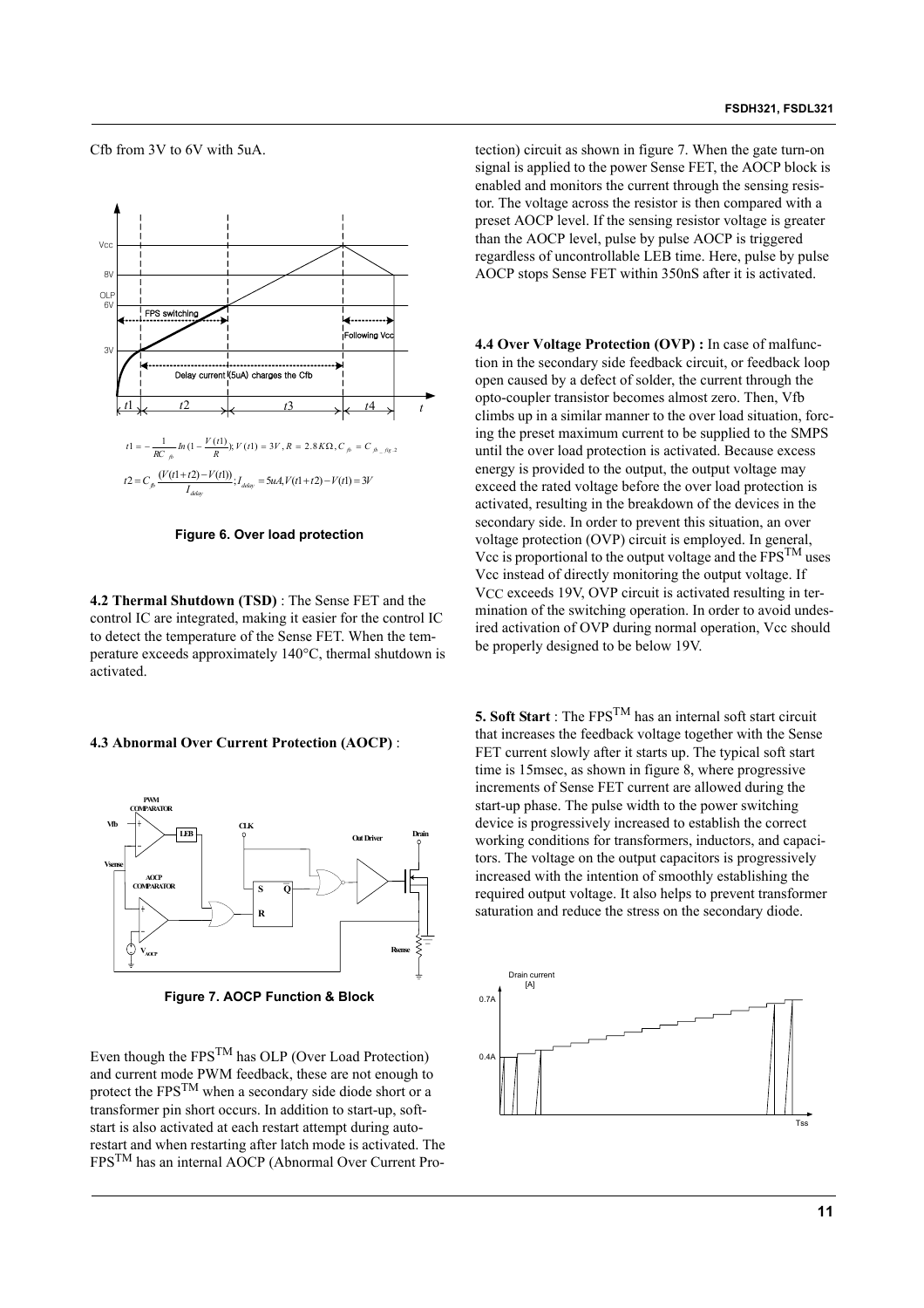

**Figure 8. Soft Start Function**



**Figure 10. Circuit for Burst Operation**





**Figure 9. Circuit for Burst operation**

As the load decreases, the feedback voltage decreases. As shown in figure 10, the device automatically enters burst mode when the feedback voltage drops below VBURH(500mV). Switching still continues but the current limit is set to a fixed limit internally to minimize flux density in the transformer. The fixed current limit is larger than that defined by  $Vfb = VBURH$  and therefore,  $Vfb$  is driven down further. Switching continues until the feedback voltage drops below VBURL(350mV). At this point switching stops and the output voltages start to drop at a rate dependent on the standby current load. This causes the feedback voltage to rise. Once it passes VBURH(500mV) switching resumes. The feedback voltage then falls and the process repeats. Burst mode operation alternately enables and disables switching of the power Sense FET thereby reducing switching loss in Standby mode.

**7. Frequency Modulation** : EMI reduction can be accomplished by modulating the switching frequency of a switched power supply. Frequency modulation can reduce EMI by spreading the energy over a wider frequency range than the band width measured by the EMI test equipment. The amount of EMI reduction is directly related to the depth of the reference frequency. As can be seen in Figure 11, the frequency changes from 97KHz to 100KHz (from 48.5KHz to 51.5KHz for FSDL321)in 4mS for the FSDH321. Frequency modulation allows the use of a cost effective inductor instead of an AC input mode choke to satisfy the requirements of world wide EMI limits.



**Figure 11. Frequency Modulation Waveform for FSDH321**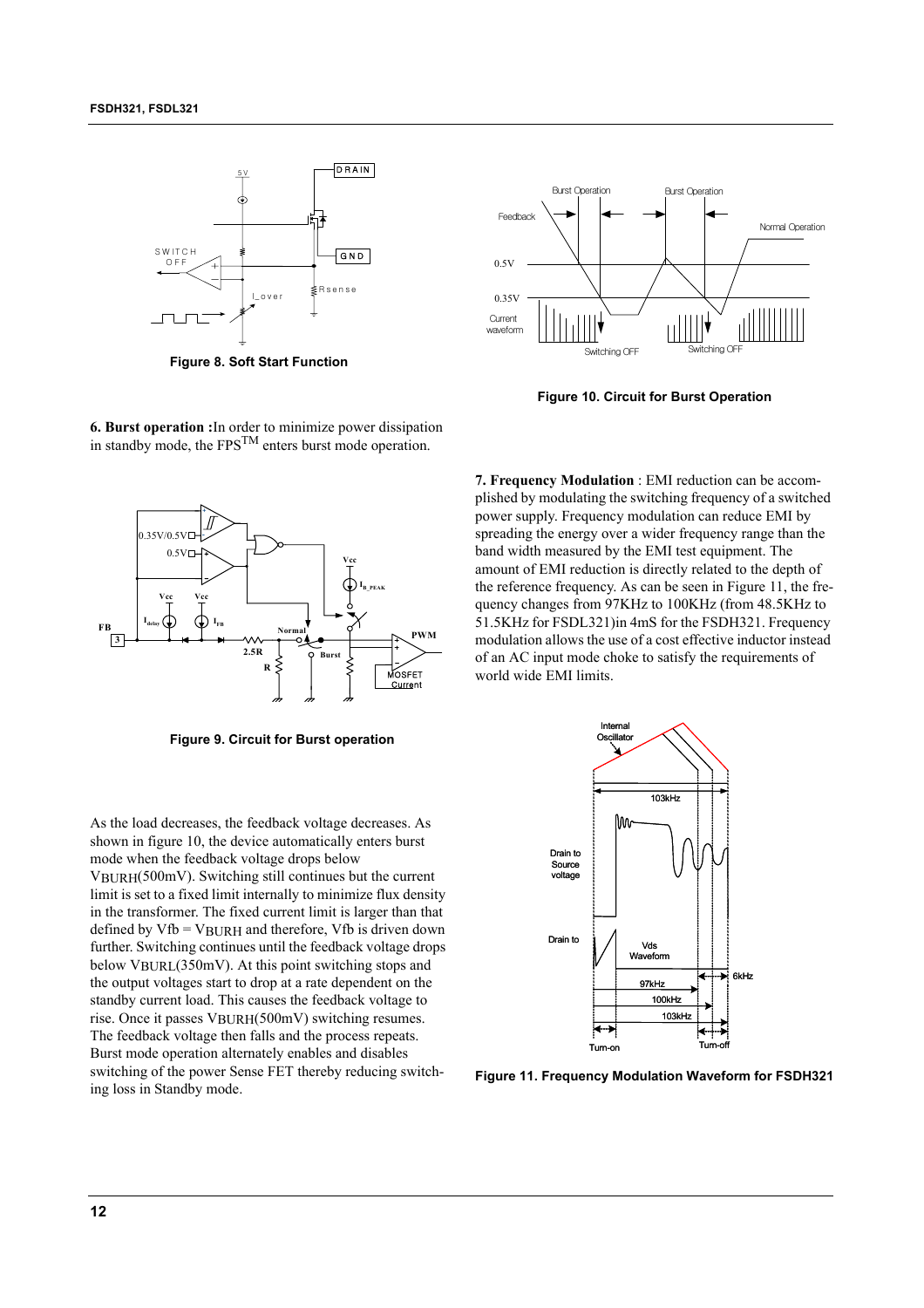**8. Adjusting Current limit function:** As shown in fig 12, a combined 2.8kΩ internal resistance is connected into the non-inverting lead on the PWM comparator. A external resistance of A on the current limit pin forms a parallel resistance with the  $2.8k\Omega$  when the internal diodes are biased by the main current source of 900uA.



**Figure 12. Peak current adjustment**

For example, FSDH321 has a typical Sense FET current limit (ILIM) of 0.7A. The Sense FET current can be limited to 0.5 by inserting a 7kΩ between the current limit pin and ground which is derived from the following equations:

 $0.7: 0.5 = 2.8k\Omega$ : Xk $\Omega$ ,

 $X = 2k\Omega$ 

Since X represents the resistance of the parallel network, A can be calculated using the following equation:

 $A = X / (1 - (X/2.8kΩ))$ 

### **Layout Considerations**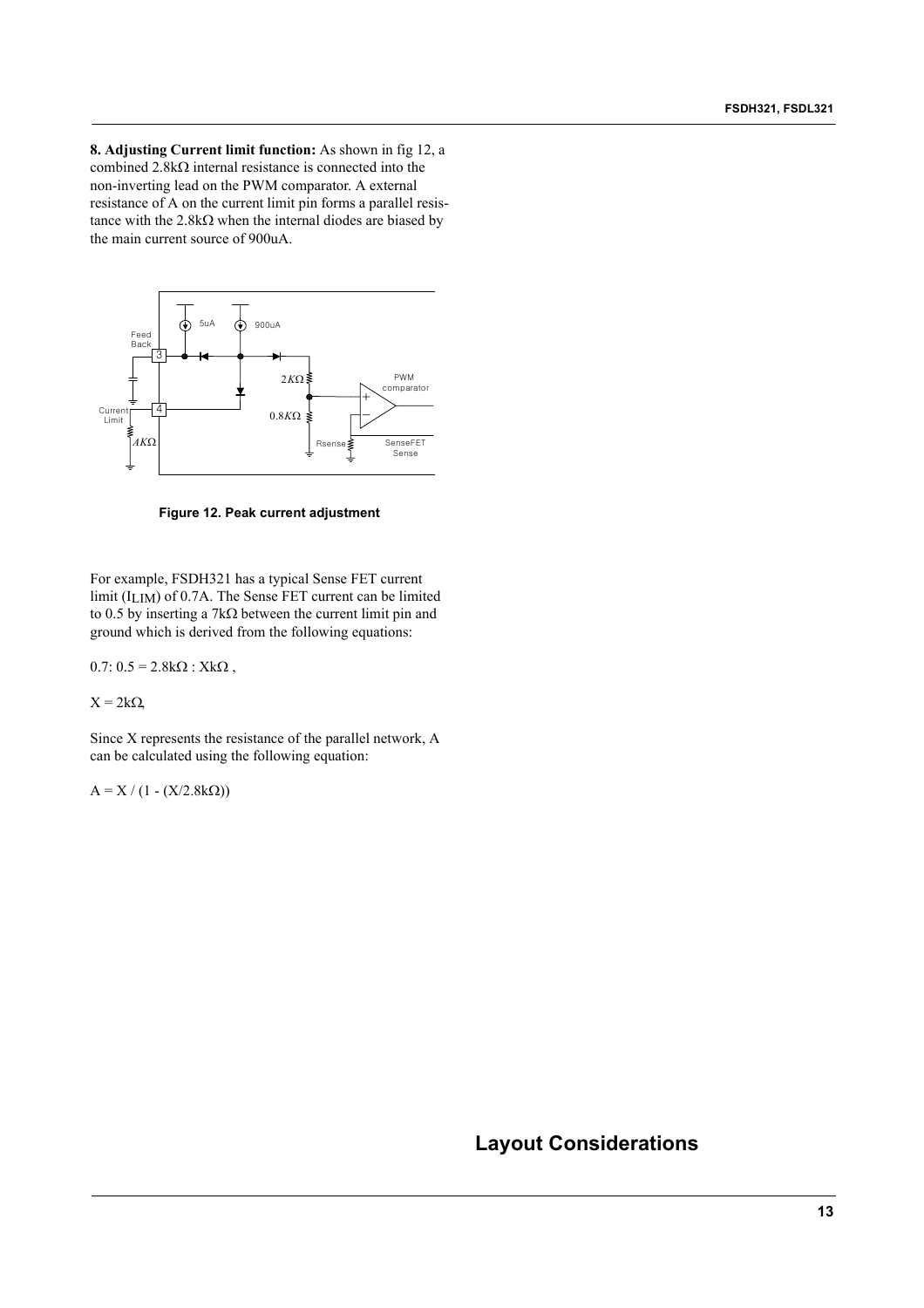### **Typical application circuit**

**1. PC Auxiliary Power Circuit (10W Output Power)**



#### **10W PC Auxiliary Power, 150~375VDC Input Power supply:**

It shows an auxiliary power for PC. Efficiency at 10W, 150/ 375VDC is ≥70%.

The PC application has the standard of standby power consumption, under 1W at the output load 0.5W and input voltage 230VAC. For this the FSDH321 also has the burst operating function like other green mode FPS' such as FSDM0265RN or FSDM0365RN and so on. This skill reduces the MOSFET switching numbers and power MOS-FET switching loss. This design takes advantage of self protection without external components and high switching frequency, 100kHz. The frequency makes using a small size transformer core possible. The EE16 or EE1625 can be used for 10W application.

This is achieved by preventing the green FPS from switching when the input voltage goes below a level needed to maintain output regulation, and keeping it off until the input voltage goes above the under-voltage threshold, when the AC is turned on again. For example with the resistor, R101, 680kΩ, the threshold voltage is around 150VAC(210VDC) at the room temperature.

Surge voltages on the DRAIN pin due to the leakage induc-

tance is clamped by R102 and C101, keeping the DRAIN voltage below 650 V under all conditions. The frequency modulation feature of FSDH321 allows the circuit shown to meet CISPR2AB with simple EMI filtering. The secondary is rectified and smoothed by D201. Similarly D102 and D103 are also rectifiers for main power control IC and FSDH321 respectively. The 5V output voltage require two capacitors in parallel to meet the ripple current requirement. Switching noise filtering is provided by L201. The output is regulated by the reference (TL431) voltage in secondary. It is sensed via R203 and R204. Resistor R201 provides bias for TL431 and R202 sets the overall DC gain. R202, C202 and R203 provide loop compensation.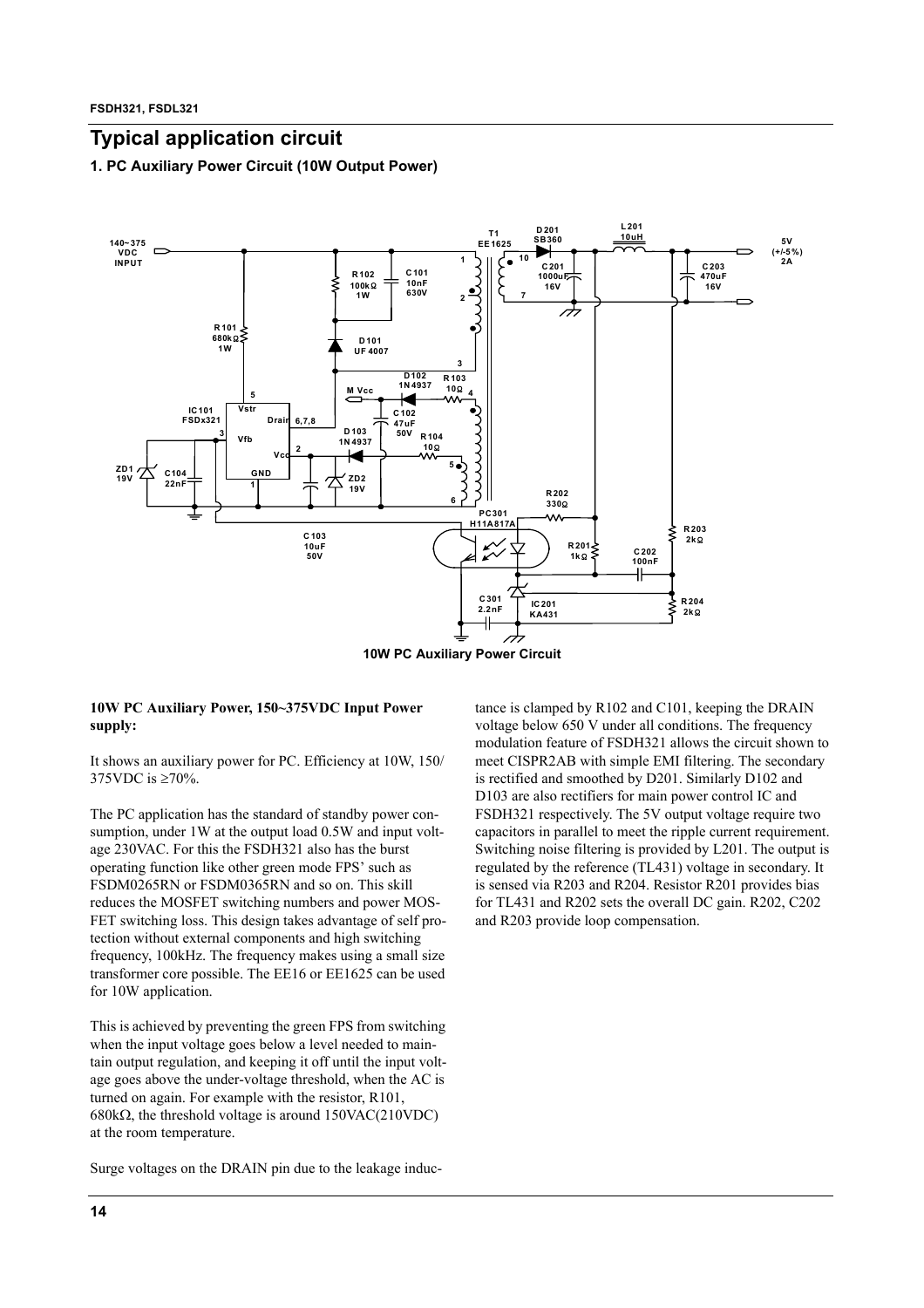### **2. Transformer Specification (10W Output Power)**

### **1. Schematic Diagram**





### **2. Winding Specification**

|                                                          | Pin $(S \rightarrow F)$ | <b>Wire</b>                  | Turns                                              | Winding Method   |  |
|----------------------------------------------------------|-------------------------|------------------------------|----------------------------------------------------|------------------|--|
| Np/2                                                     | $3 \rightarrow 2$       | $0.15 \phi \times 1$         | 80                                                 | Solenoid winding |  |
|                                                          |                         |                              | Insulation: Polyester Tape $t = 0.050$ mm, 3Layers |                  |  |
| $N_{\rm sv}$                                             | $10 \rightarrow 7$      | $0.55 \phi \times 1$         | 12                                                 | Solenoid winding |  |
| Insulation: Polyester Tape $t = 0.050$ mm, 3Layers       |                         |                              |                                                    |                  |  |
| $N_{MVCC}$                                               | $4 \rightarrow 6$       | $0.20 \phi \times 1$         | 40                                                 | Solenoid winding |  |
|                                                          |                         |                              | Insulation: Polyester Tape $t = 0.050$ mm, 3Layers |                  |  |
| Np/2                                                     | $2 \rightarrow 1$       | $0.15 \phi \times 1$         | 80                                                 | Solenoid winding |  |
| Insulation: Polyester Tape $t = 0.050$ mm, 3Layers       |                         |                              |                                                    |                  |  |
| Na                                                       | $5 \rightarrow 6$       | $0.20 \text{ }\Phi \times 1$ | 34                                                 | Solenoid winding |  |
| Outer Insulation: Polyester Tape $t = 0.050$ mm, 3Layers |                         |                              |                                                    |                  |  |

### **3. Electric Specification and Core and Bobbin**

|               | Pin    | Spec.    | Remark             |  |  |
|---------------|--------|----------|--------------------|--|--|
| Inductance    | $-3$   | $1.8$ mH | $1kHz$ , $1V$      |  |  |
| Leakage       | - 3    | 100uH    | 2nd side all short |  |  |
| Core          | EE1625 |          |                    |  |  |
| <b>Bobbin</b> | EE1625 |          |                    |  |  |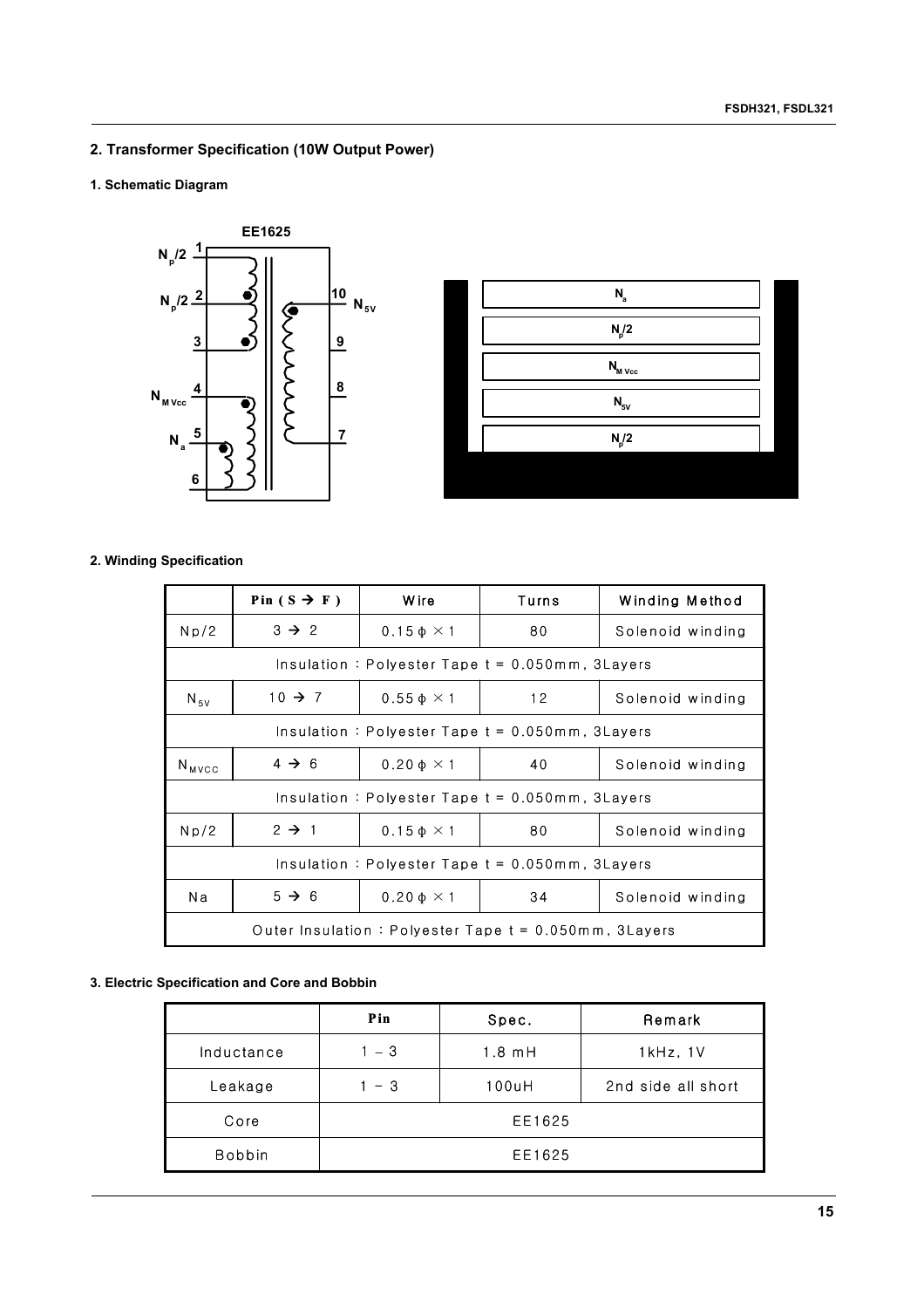

**Figure 13. Layout Considerations for FSDx321 using 8DIP**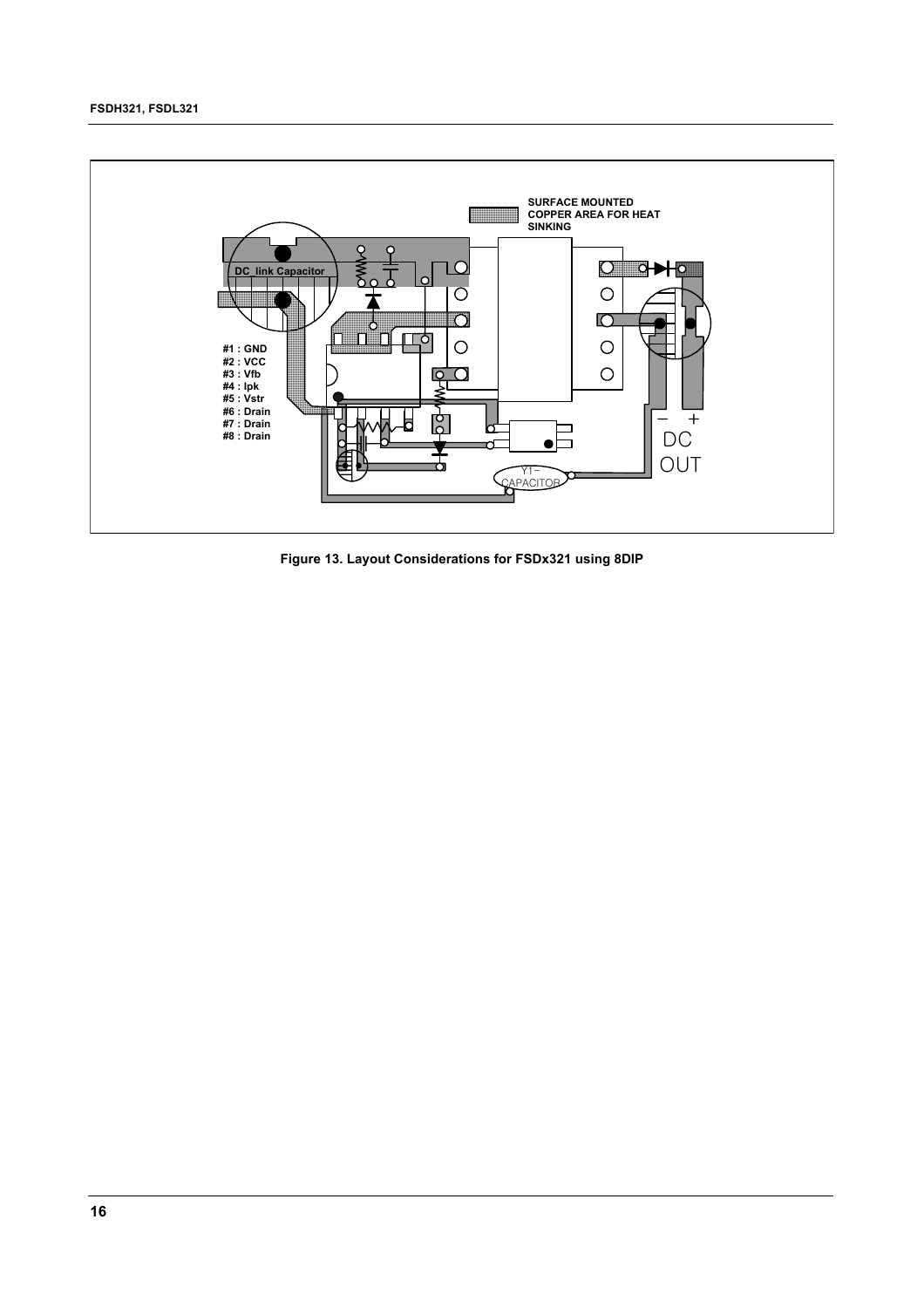## **Package Dimensions**







NOTES: UNLESS OTHERWISE SPECIFIED<br>A) THIS PACKAGE CONFORMS TO<br>JEDEC MS-001 VARIATION BA<br>B) ALL DIMENSIONS ARE IN MILLIMETERS.<br>C) DIMENSIONS ARE EXCLUSIVE OF BURRS,<br>MOLD FLASH, AND TIE BAR EXTRUSIONS.<br>D) DIMENSIONS AND TOLE

MKT-N08FrevB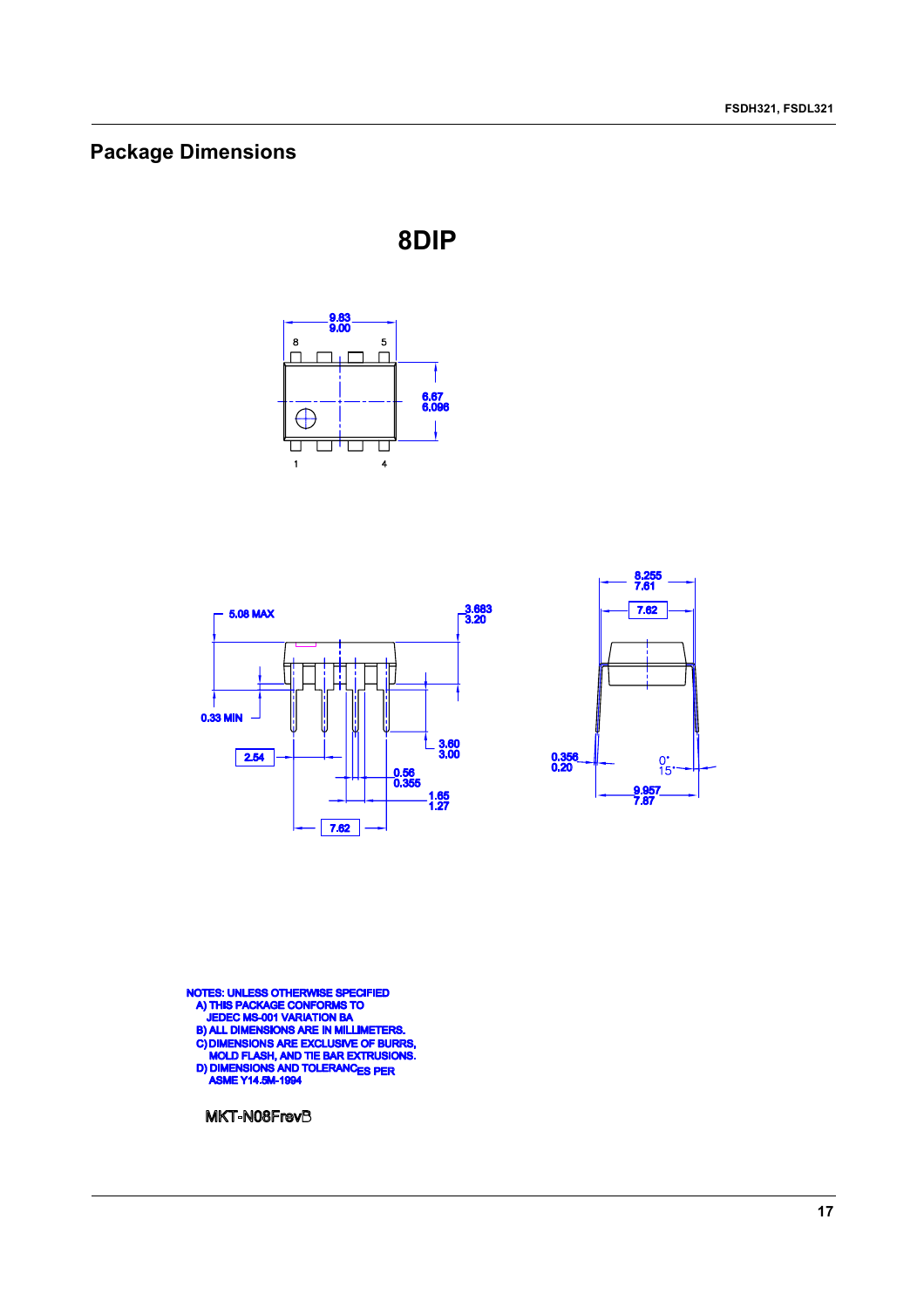### **Package Dimensions (Continued)**







10.70

1.252







- 
- 
- 

DETAIL A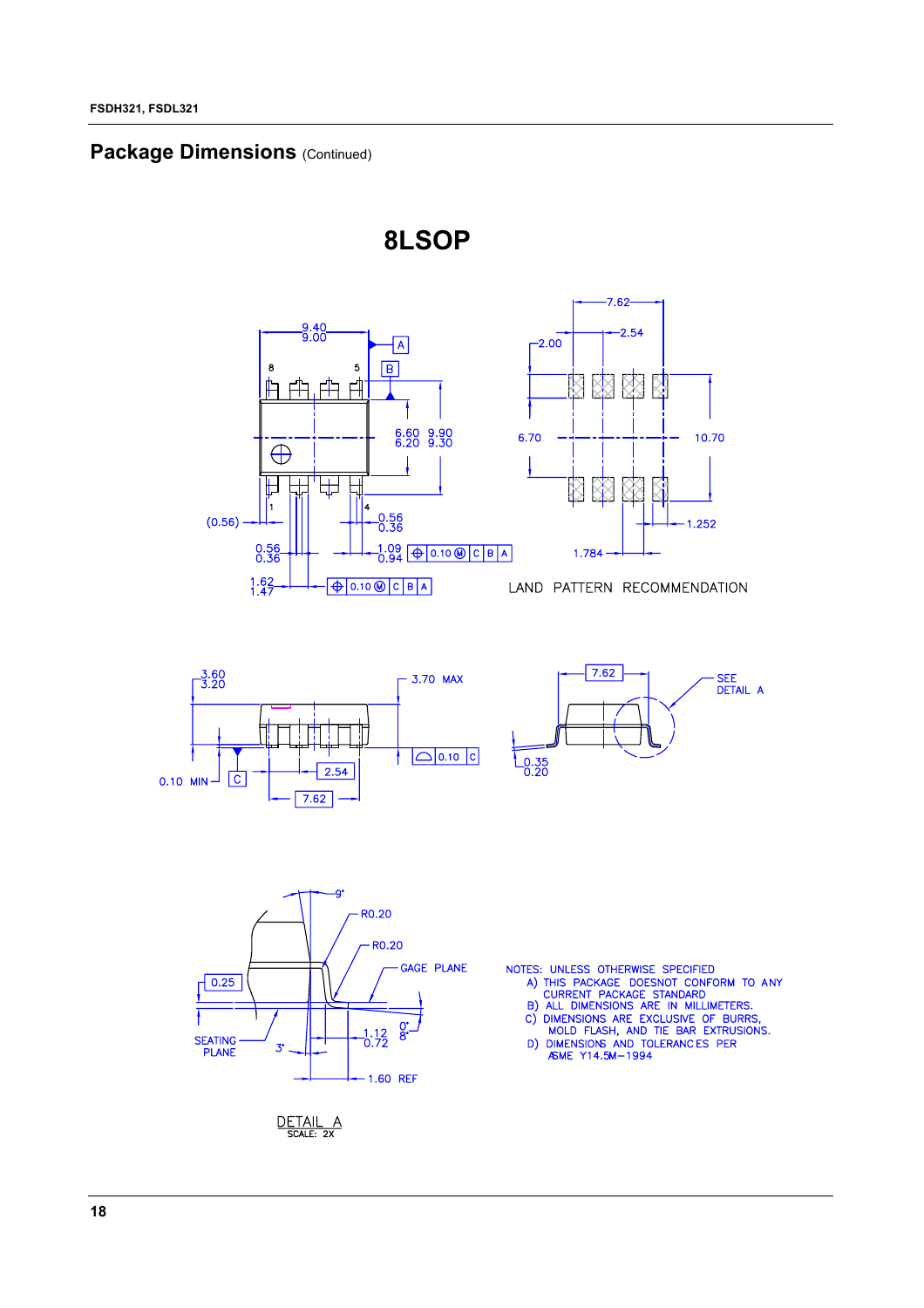## **Ordering Information**

| <b>Product Number</b> | Package | <b>Marking Code</b> | <b>BVDSS</b> | <b>Fosc</b> | RDS(on)     |
|-----------------------|---------|---------------------|--------------|-------------|-------------|
| FSDH321               | 8DIP    | DH321               | 650V         | 100KHz      | 14 $\Omega$ |
| FSDL321               | 8DIP    | <b>DL321</b>        | 650V         | 50KHz       | 14 $\Omega$ |
| FSDH321L              | 8LSOP   | DH321               | 650V         | $100K$ Hz   | 14 $\Omega$ |
| FSDL321L              | 8LSOP   | <b>DL321</b>        | 650V         | 50KHz       | 14 $\Omega$ |